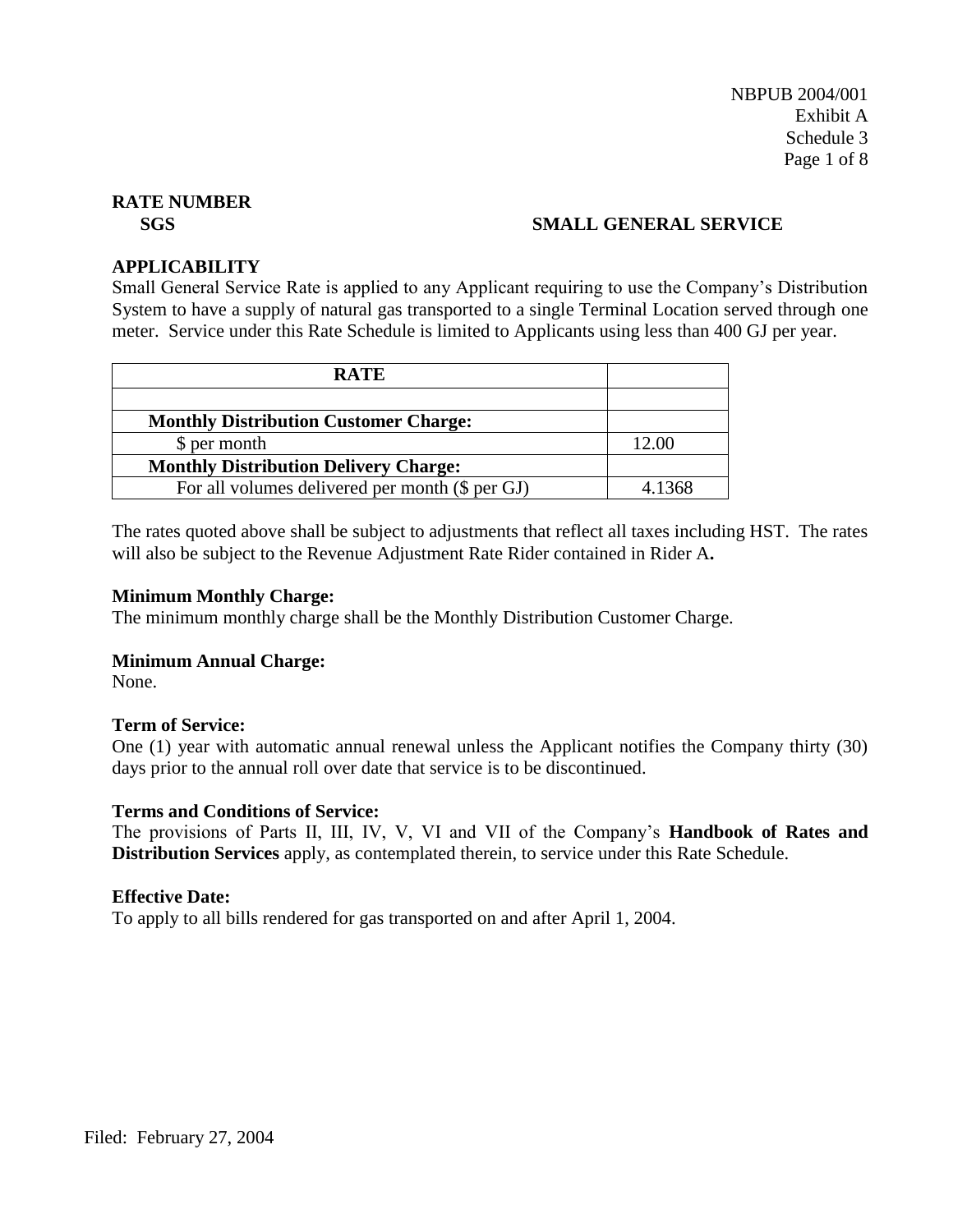#### **GS GENERAL SERVICE**

# **APPLICABILITY**

General Service Rate is applied to any Applicant requiring to use the Company's Distribution System to have a supply of natural gas transported to a single Terminal Location served through one meter. Service under this Rate Schedule is limited to Applicants using more than 400 GJ but less than 2000 GJ per year.

| <b>RATE</b>                                     |        |
|-------------------------------------------------|--------|
|                                                 |        |
| <b>Monthly Distribution Customer Charge:</b>    |        |
| \$ per month                                    | 16.00  |
| <b>Monthly Distribution Delivery Charge:</b>    |        |
| For all volumes delivered per month (\$ per GJ) | 2.2166 |

The rates quoted above shall be subject to adjustments that reflect all taxes including HST. The rates will also be subject to the Revenue Adjustment Rate Rider contained in Rider A**.**

#### **Minimum Monthly Charge:**

The minimum monthly charge shall be the Monthly Distribution Customer Charge.

#### **Minimum Annual Charge:**

None.

# **Term of Service:**

One (1) year with automatic annual renewal unless the Applicant notifies the Company thirty (30) days prior to the annual roll over date that service is to be discontinued.

# **Terms and Conditions of Service:**

The provisions of Parts II, III, IV, V, VI and VII of the Company's **Handbook of Rates and Distribution Services** apply, as contemplated therein, to service under this Rate Schedule.

# **Effective Date:**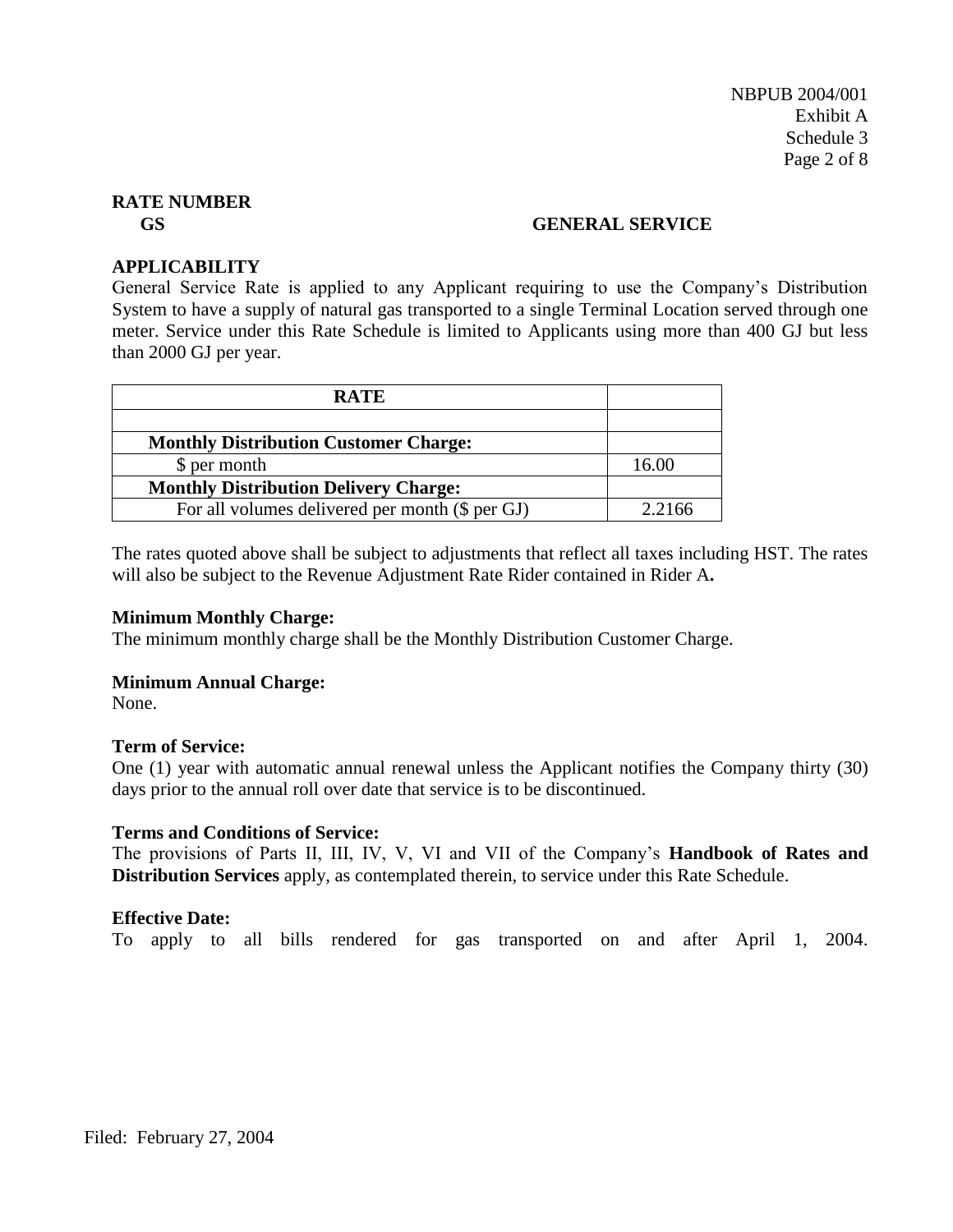# **CGS CONTRACT GENERAL SERVICE**

# **APPLICABILITY**

Contract General Service Rate is applied to any Applicant requiring to use the Company's Distribution System to have a supply of natural gas transported to a single Terminal Location served through one meter. Service under this Rate Schedule is limited to Applicants using more than 2000 GJ per year with a Contract Demand of not less than 6 GJ per day.

| <b>RATE</b>                                         |        |
|-----------------------------------------------------|--------|
|                                                     |        |
| <b>Monthly Distribution Delivery Charge:</b>        |        |
| Demand Charge per GJ of Contract Demand (\$ per GJ) | 5.20   |
| For all volumes delivered per month (\$ per GJ)     | 1.5091 |

The rates quoted above shall be subject to adjustments that reflect all taxes including HST. The rates will also be subject to the Revenue Adjustment Rate Rider contained in Rider A**.**

# **Billing Demand:**

The Billing Demand shall be the Contract Demand. However, in the event that any Applicant exceeds such Contract Demand in the period of December 1 through March 31 of any contract year, Applicant's actual maximum daily demand between December 1 and March 31 shall be the Billing Demand for the entire applicable contract year. The Applicant will be charged, and shall pay, accordingly for both prospective use and for use since the beginning of the then current contract term. Authorized Overrun will not institute application of this ratchet provision.

# **Minimum Monthly Charge:**

The minimum monthly charge shall be the Monthly Distribution Delivery Demand Charge.

# **Minimum Annual Charge:**

The minimum annual charge will be imposed in the event the Applicant uses less than 2000 GJ per year and will equal the demand charges plus the difference between actual annual consumption and 2000 GJ billed at \$1.5091 per GJ.

# **Term of Service:**

One year (1) with automatic annual renewal unless the Applicant notifies the Company thirty (30) days prior to the annual roll over date that service is to be discontinued.

# **Terms and Conditions of Service:**

The provisions of Parts II, III, IV, V, VI and VII of the Company's **Handbook of Rates and Distribution Services** apply, as contemplated therein, to service under this Rate Schedule. At the Company's option, each Applicant served under this Rate Schedule shall enter into a Service Agreement with the Company.

Filed: February 27, 2004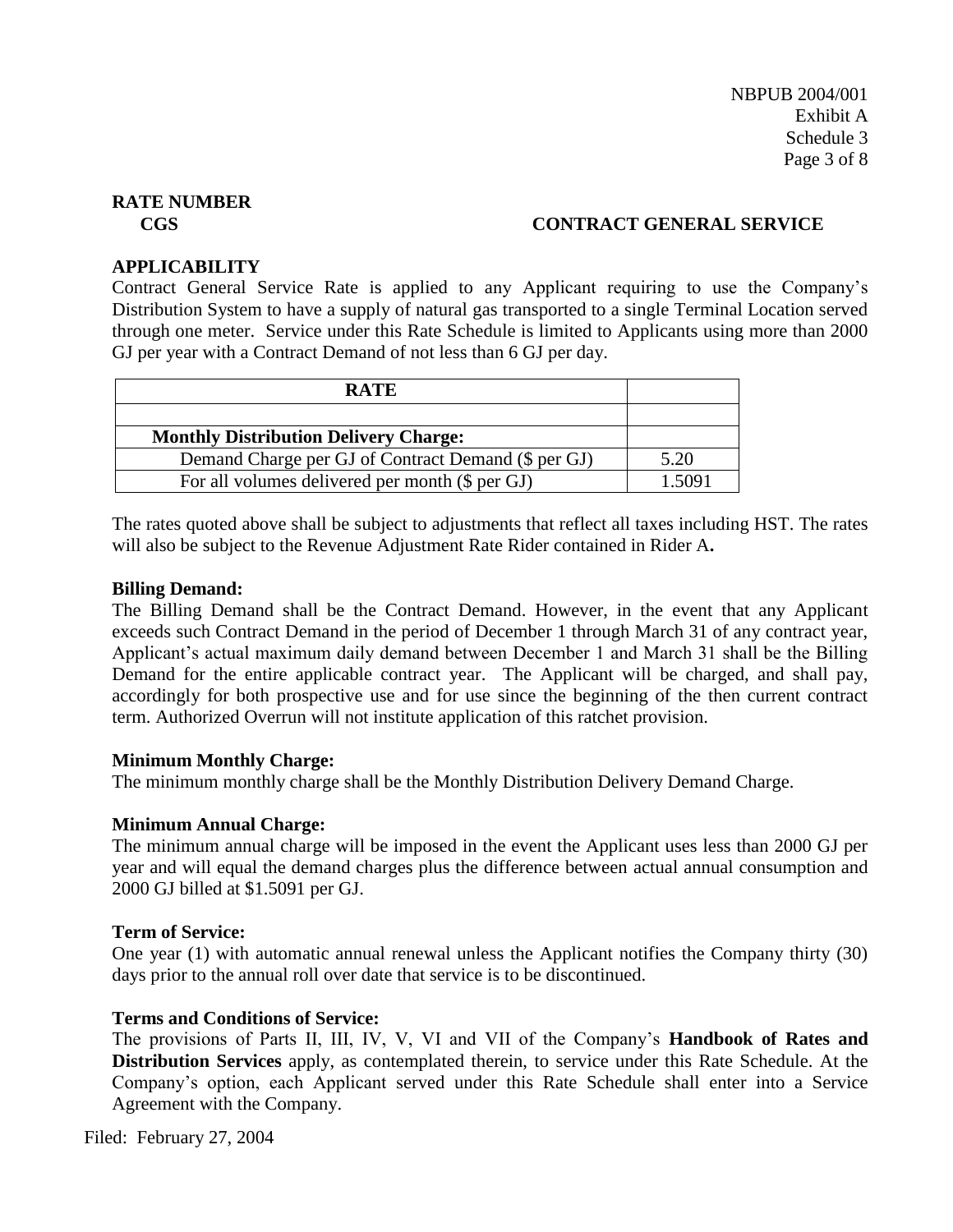#### **Effective Date:**

To apply to all bills rendered for gas transported on and after April 1, 2004.

# **Special Metering Provision:**

For Applicants taking service under this Rate Schedule, the Company may install metering and communication devices, which will provide the Company with hourly and daily consumption data.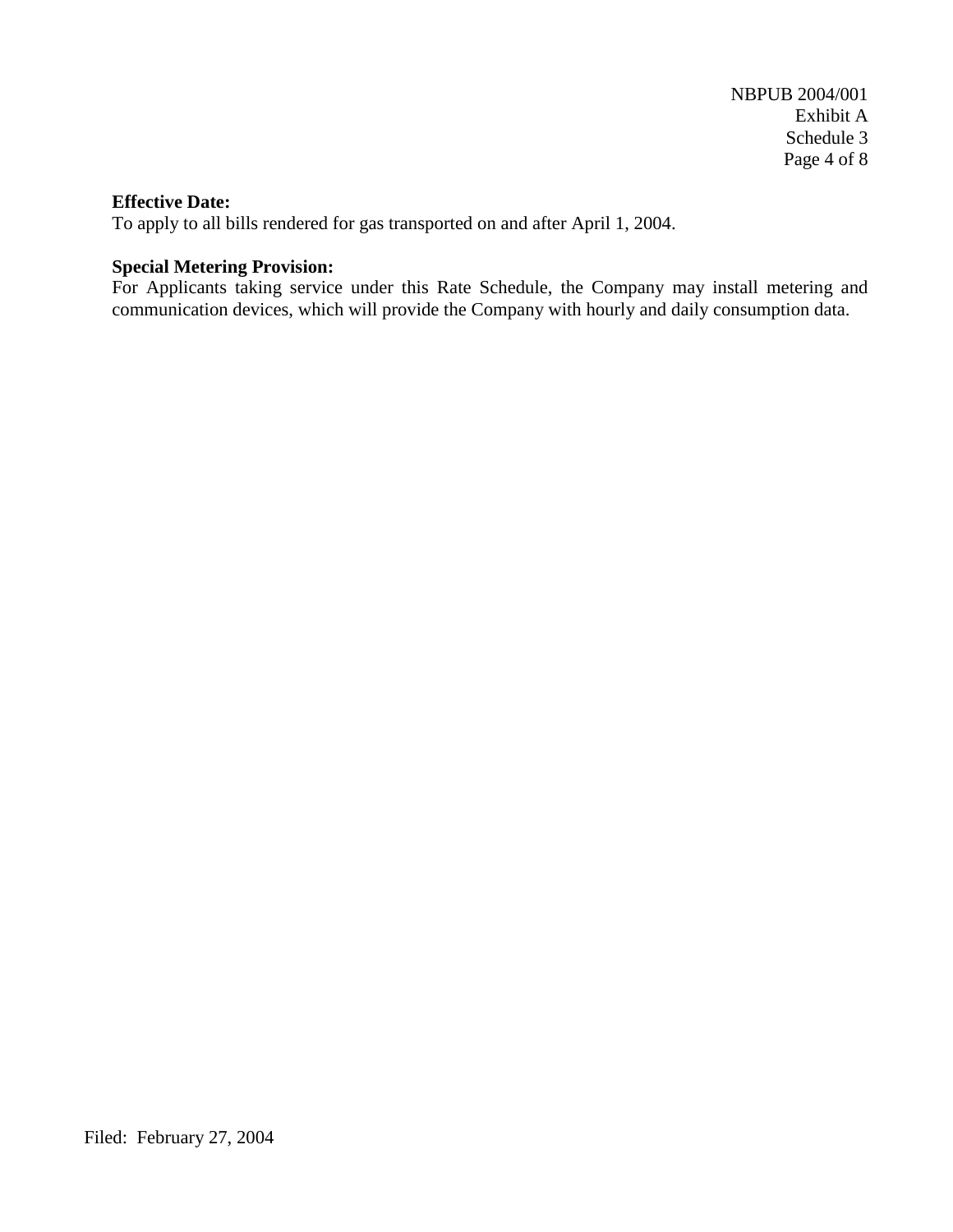#### **OPS OFF PEAK SERVICE**

#### **APPLICABILITY**

Off Peak Service Rate is applied to any Applicant requiring to use the Company's Distribution System to have a supply of natural gas transported to a single Terminal Location served through one meter for the months of April through November. Service under this Rate Schedule is limited to Applicants using less than 2000 GJ for the applicable period.

| <b>RATE</b>                                     | <b>Billing Month</b>        |                                    |
|-------------------------------------------------|-----------------------------|------------------------------------|
|                                                 | December to<br><b>March</b> | <b>April to</b><br><b>November</b> |
| <b>Monthly Distribution Customer Charge:</b>    |                             |                                    |
| \$ per month                                    | NA                          | 12.00                              |
| <b>Monthly Distribution Delivery Charge:</b>    |                             |                                    |
| For all volumes delivered per month (\$ per GJ) | NΑ                          |                                    |

The rates quoted above shall be subject to adjustments that reflect all taxes including HST. The rates will also be subject to the Revenue Adjustment Rate Rider contained in Rider A**.**

# **Minimum Monthly Charge:**

The minimum monthly charge shall be the Monthly Distribution Customer Charge.

# **Minimum Annual Charge:**

None.

#### **Seasonal Overrun Charge:**

Any volume of gas consumed during the months of December through March inclusively will be subject to an additional Seasonal Overrun Charge of \$4.00 per GJ.

#### **Term of Service:**

One (1) year with automatic annual renewal unless the Applicant notifies the Company thirty (30) days prior to the annual roll over date that service is to be discontinued.

# **Terms and Conditions of Service:**

The provisions of Parts II, III, IV, V, VI and VII of the Company's **Handbook of Rates and Distribution Services** apply, as contemplated therein, to service under this Rate Schedule.

# **Effective Date:**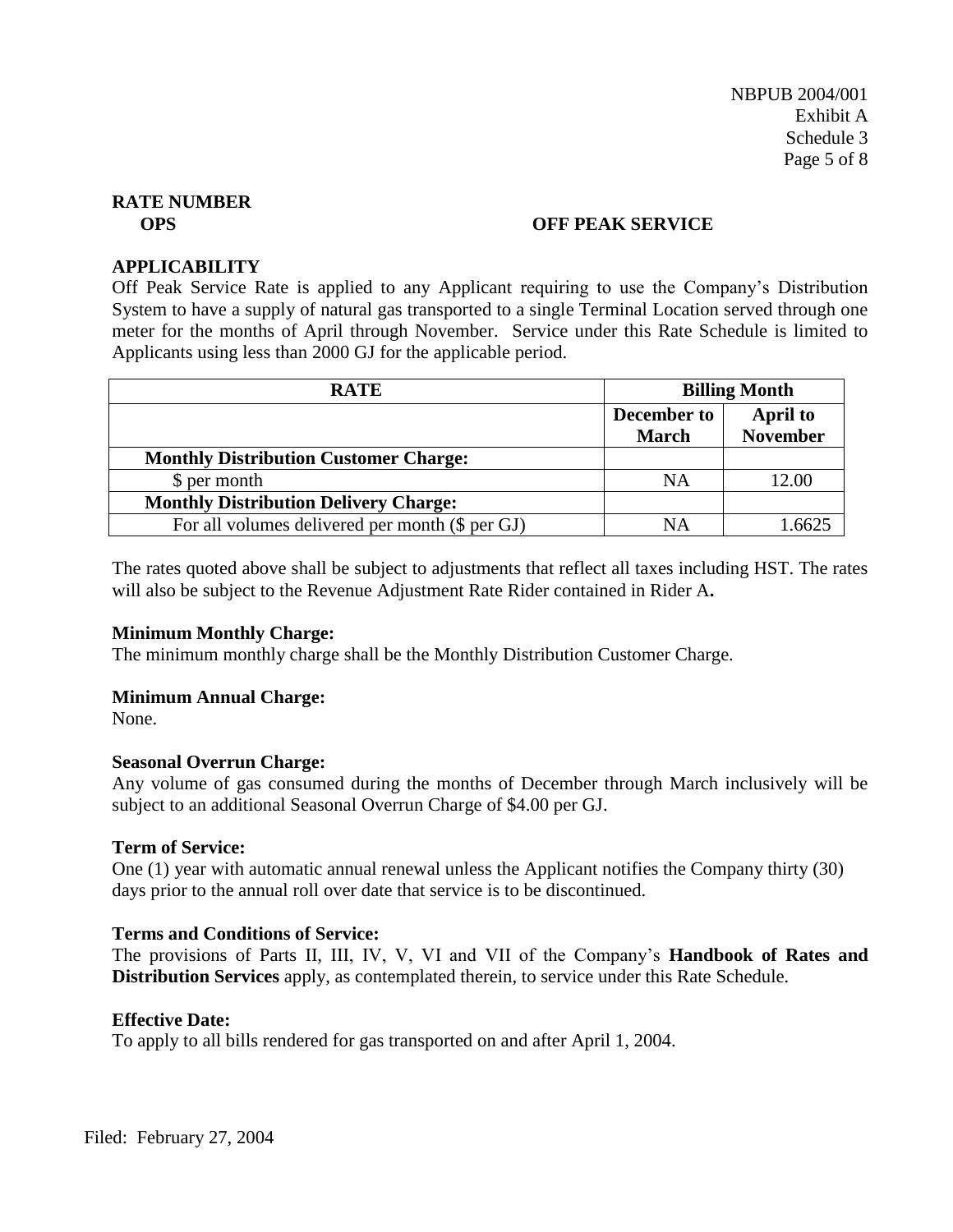# **CLVOPS CONTRACT LARGE VOLUME OFF PEAK SERVICE**

#### **APPLICABILITY**

Contract Large Volume Off Peak Service Rate is applied to any Applicant requiring to use the Company's Distribution System to have a supply of natural gas transported to a single Terminal Location served through one meter for the months of April through November. Service under this Rate Schedule is limited to Applicants using more than 2000 GJ for the applicable period who enter into a service contract with the Company.

| <b>RATE</b>                                         | <b>Billing Month</b> |                 |
|-----------------------------------------------------|----------------------|-----------------|
|                                                     | December to          | <b>April to</b> |
|                                                     | <b>March</b>         | <b>November</b> |
| <b>Monthly Distribution Delivery Charge:</b>        |                      |                 |
| Demand Charge per GJ of Contract Demand (\$ per GJ) | NA                   | 3.90            |
| For all volumes delivered per month (\$ per GJ)     | <b>NA</b>            | 1.1318          |

The rates quoted above shall be subject to adjustments that reflect all taxes including HST. The rates will also be subject to the Revenue Adjustment Rate Rider contained in Rider A**.**

# **Billing Demand:**

The Billing Demand shall be the Contract Demand. However, in the event that any Applicant exceeds such Contract Demand in the period of April 1 through November 30 of any contract year, Applicant's actual maximum daily demand between April 1 and November 30 shall be the Billing Demand for the entire applicable contract year. The Applicant will be charged, and shall pay, accordingly for both prospective use and for use since the beginning of the then current contract term. Authorized Overrun will not institute application of this ratchet provision.

#### **Minimum Monthly Charge:**

The minimum monthly charge shall be the Monthly Distribution Delivery Demand Charge.

# **Minimum Annual Charge:**

The minimum annual charge will be imposed in the event the Applicant uses less than 2000 GJ per year and will equal the demand charges plus the difference between actual use and 2000 GJ billed at \$1.1318 per GJ.

#### **Seasonal Overrun Charge:**

Any volume of gas consumed during the months of December through March inclusively will be subject to an additional Seasonal Overrun Charge of \$4.00 per GJ.

# **Term of Service:**

One (1) year with automatic annual renewal unless the Applicant notifies the Company thirty (30) days prior to the anniversary date that service is to be discontinued.

Filed: February 27, 2004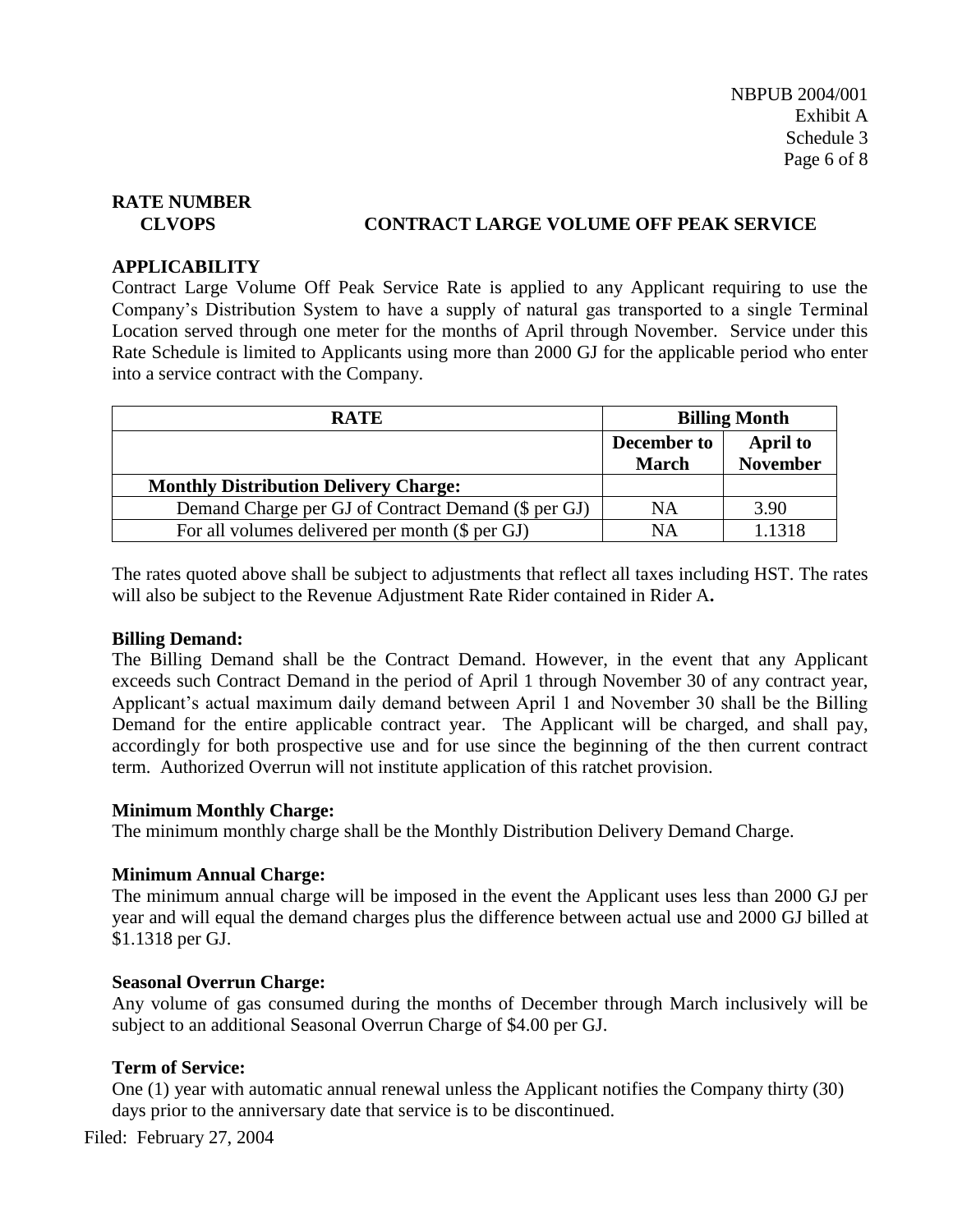#### **Terms and Conditions of Service:**

The provisions of Parts II, III, IV, V, VI and VII of the Company's **Handbook of Rates and Distribution Services** apply, as contemplated therein, to service under this Rate Schedule. Each Applicant served under this Rate Schedule shall enter into a Service Agreement with the Company.

#### **Effective Date:**

To apply to all bills rendered for gas transported on and after April 1, 2004.

# **Special Metering Provisions:**

For Applicants taking service under this Rate Schedule, the Company may install metering and communication devices, which will provide the Company with hourly and daily consumption data.